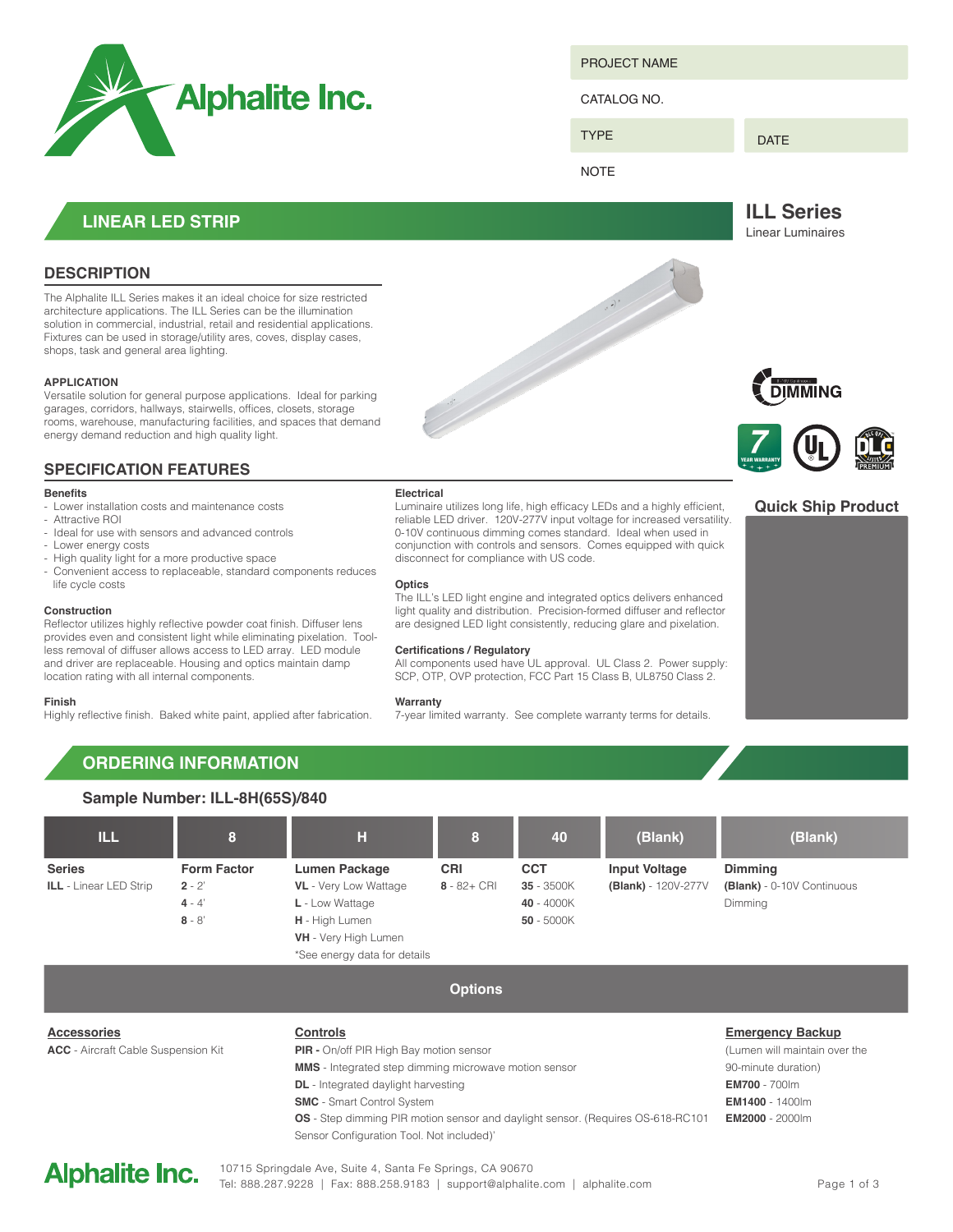## **PERFORMANCE**

| Input Voltage              | 120V-277V                         |  |  |  |
|----------------------------|-----------------------------------|--|--|--|
| Input Power                | See energy data for details       |  |  |  |
| Power Factor<br>THD (Max.) | > 0.90                            |  |  |  |
|                            | 10%                               |  |  |  |
| Efficacy                   | > 125 LPW                         |  |  |  |
| <b>Delivered Lumens</b>    | See energy data for details       |  |  |  |
| Controls/Dimming           | Full Range 0-10V dimming standard |  |  |  |
| Dimming Range              | 10-100%                           |  |  |  |
| CRI                        | > 80                              |  |  |  |
| <b>CCT</b>                 | 3500K, 4000K, 5000K               |  |  |  |
| Operating Temp.            | $-20-+55C$                        |  |  |  |
| Rated Life                 | 70,000 hours                      |  |  |  |

### **SUMMARY ENERGY PERFORMANCE DATA**

|      | <b>Form</b><br>Factor | Part No.                                                  | Rated<br>Wattage (W) | <b>Tested</b><br>Wattage (W) | <b>Delivered</b><br>Lumens (Im) | <b>Efficacy</b><br>(lm/W) |
|------|-----------------------|-----------------------------------------------------------|----------------------|------------------------------|---------------------------------|---------------------------|
|      | 8'                    | ILL-8L(38S)/835<br>ILL-8L(38S)/840<br>ILL-8L(38S)/850     | 38                   | 37                           | 4742<br>4940<br>4978            | 129<br>130<br>131         |
|      |                       | ILL-8H(54S)/835<br>ILL-8H(54S)/840<br>ILL-8H(54S)/850     | 54                   | 54                           | 7128<br>7182<br>7315            | 132<br>133<br>135         |
|      |                       | ILL-8H(65S)/835<br>ILL-8H(65S)/840<br>ILL-8H/(65S)/850    | 65                   | 65                           | 8450<br>8580<br>8645            | 130<br>132<br>133         |
| dard |                       | ILL-8VH(90S)/835<br>ILL-8VH(90S)/840<br>ILL-8VH/(90S)/850 | 90                   | 90                           | 11520<br>11700<br>11790         | 128<br>130<br>131         |
|      | 4'                    | ILL-4VL(18S)/835<br>ILL-4VL(18S)/840<br>ILL-4VL(18S)/850  | 18                   | 17                           | 2152<br>2340<br>2339            | 126<br>130<br>129         |
|      |                       | ILL-4L(23S)/835<br>ILL-4L(23S)/840<br>ILL-4L(23S)/850     | 23                   | 22                           | 2750<br>2990<br>2989            | 125<br>130<br>130         |
|      |                       | ILL-4H(32S)/835<br>ILL-4H(32S)/840<br>ILL-4H(32S)/850     | 32                   | 30                           | 3811<br>4224<br>4256            | 128<br>132<br>133         |
|      |                       | ILL-4H(46S)/835<br>ILL-4H(46S)/840<br>ILL-4H(46S)/850     | 46                   | 45                           | 5679<br>5980<br>6026            | 127<br>130<br>131         |
|      |                       |                                                           |                      |                              |                                 |                           |
|      | $2^{\prime}$          | ILL-2L(20S)/835<br>ILL-2L(20S)/840<br>ILL-2L(20S)/850     | 20                   | 19                           | 2348<br>2600<br>2432            | 126<br>130<br>131         |

## **PHYSICAL PARAMETERS**

## **DIMENSION**



# **Alphalite Inc.**